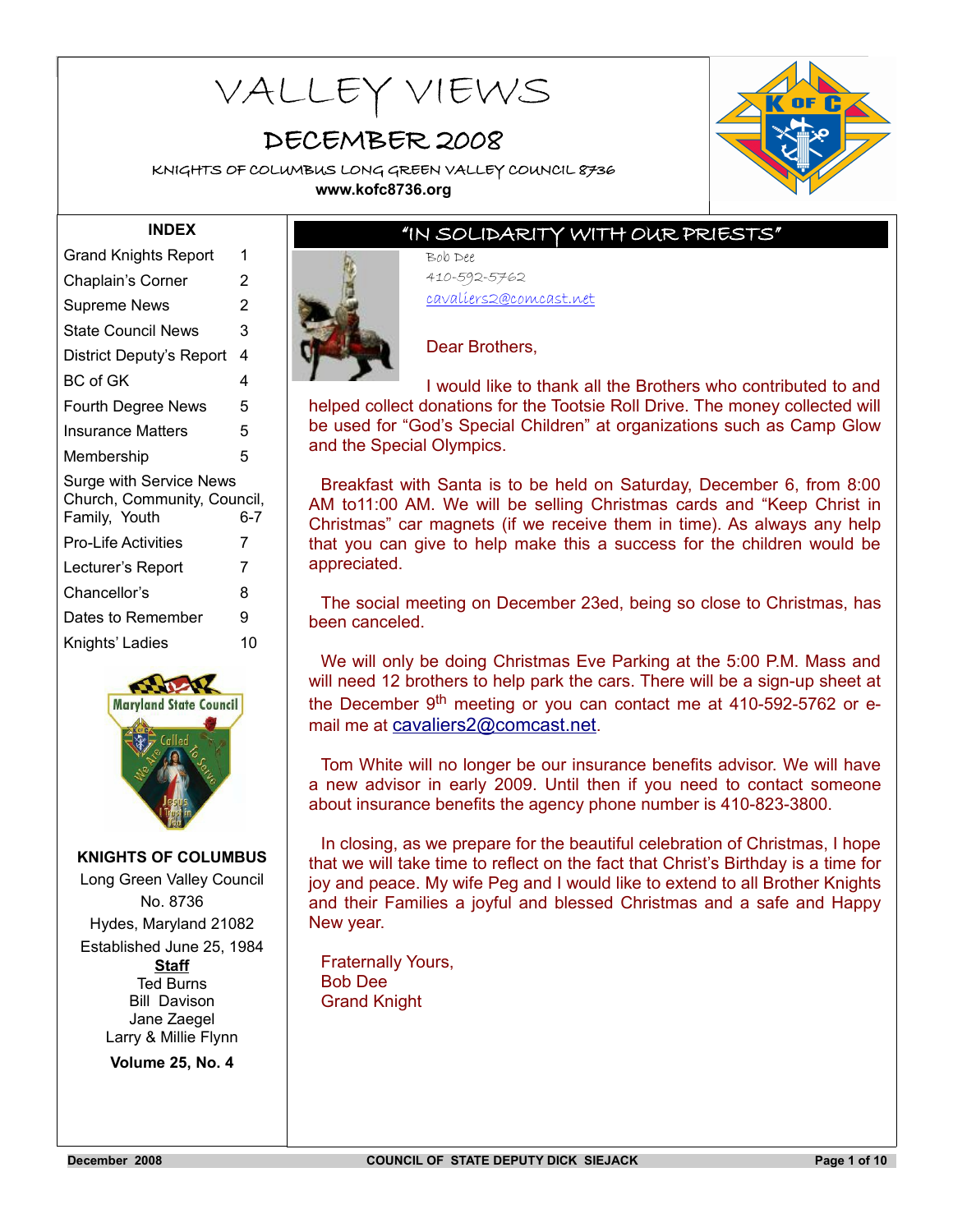

# **CHAPLAIN'S REPORT**

Fr. Willie Franken 410-592-6206 WFranken@archbalt.org

Dear Brother Knights:

Could it actually be December already? Another year has flown by and we come to the final month of our calendar. This month we celebrate two liturgical seasons. Advent has begun and it is a time for us to look inward. We might reflect on how would Advent be different. On the one hand, Advent is a time of waiting until that day when Jesus will come in his glory. Also, Advent is a time of preparation for the wonderful feast of Christmas. So, where might we concentrate our focus? I would suggest that Advent be used as a time of prayer. While many will use time hurriedly in shopping, buying gifts, and decorating, we might take time apart from this activity and reflect on the beauty of the season and the scriptures. How might we imitate John the Baptist and prepare the way of the Lord? How might we imitate Mary, our Mother, as she says yes to God and God's plan?

At the end of Advent comes Christmas. Our God shows us how wonderful and loving God is, as God becomes flesh in Jesus Christ. He is our Emmanuel, God with us. May Advent and Christmas be a time of blessing and happiness for you and your families.

Merry Christmas. Fr. Willie

# **SUPREME COUNCIL NEWS**

Statement on Financial Services Markets and the Knights of Columbus

The upheaval in the financial markets in recent days has caused a great deal of concern virtually everywhere, among financial services professionals, regulators and consumers alike. Every major financial institution has been affected by the turmoil because of the complexity of our economy, and we are no exception.

But I can report to you that there is no reason to be concerned about the value of your Knights of Columbus annuity or life insurance. Because of the very conservative approach we take to investing our \$14 billion in assets, the impact on the Knights of Columbus has been far smaller than for many other organizations and the industry as a whole. By avoiding investments in the complex and speculative vehicles that are at the root of today's problems, we greatly reduced the impact of the crisis on our operations. Instead, we have consistently relied upon high quality investments. Nevertheless, some of them have suffered losses. Yet the wisdom of that approach has been proven sound.

What Standard & Poor's said of us in August when they reaffirmed our AAA rating for the 16th consecutive year remains true today. Our "liquidity is viewed as extremely strong, reflecting an asset portfolio that consists primarily of high-quality, investment grade bonds." S&P also stated that our "investment portfolio has very strong credit quality" and our capital adequacy is "among the strongest in the industry." This is the case today. Our capitalization is, and remains, "extremely strong."

Our surplus stood at more than \$1.7 billion on June 30 of this year, and it continues to provide an unusually large cushion of protection against turmoil of the sort we have seen in recent weeks.

While a final determination of the impact of the continuing financial crisis on our year-end financial statements cannot be calculated until early January, we are confident that our surplus will remain extremely strong and that our surplus ratio will continue to remain in excess of historic industry levels.

One crucial area continues to set us completely apart from those firms that have incurred enormous debt. We have no debt on our balance sheet. Our strong cash flows make it unnecessary for us to borrow funds at all.

As a result, our financial condition remains extremely strong, and you can be certain that you are fully protected by one of the strongest and most reliable insurance programs in the world.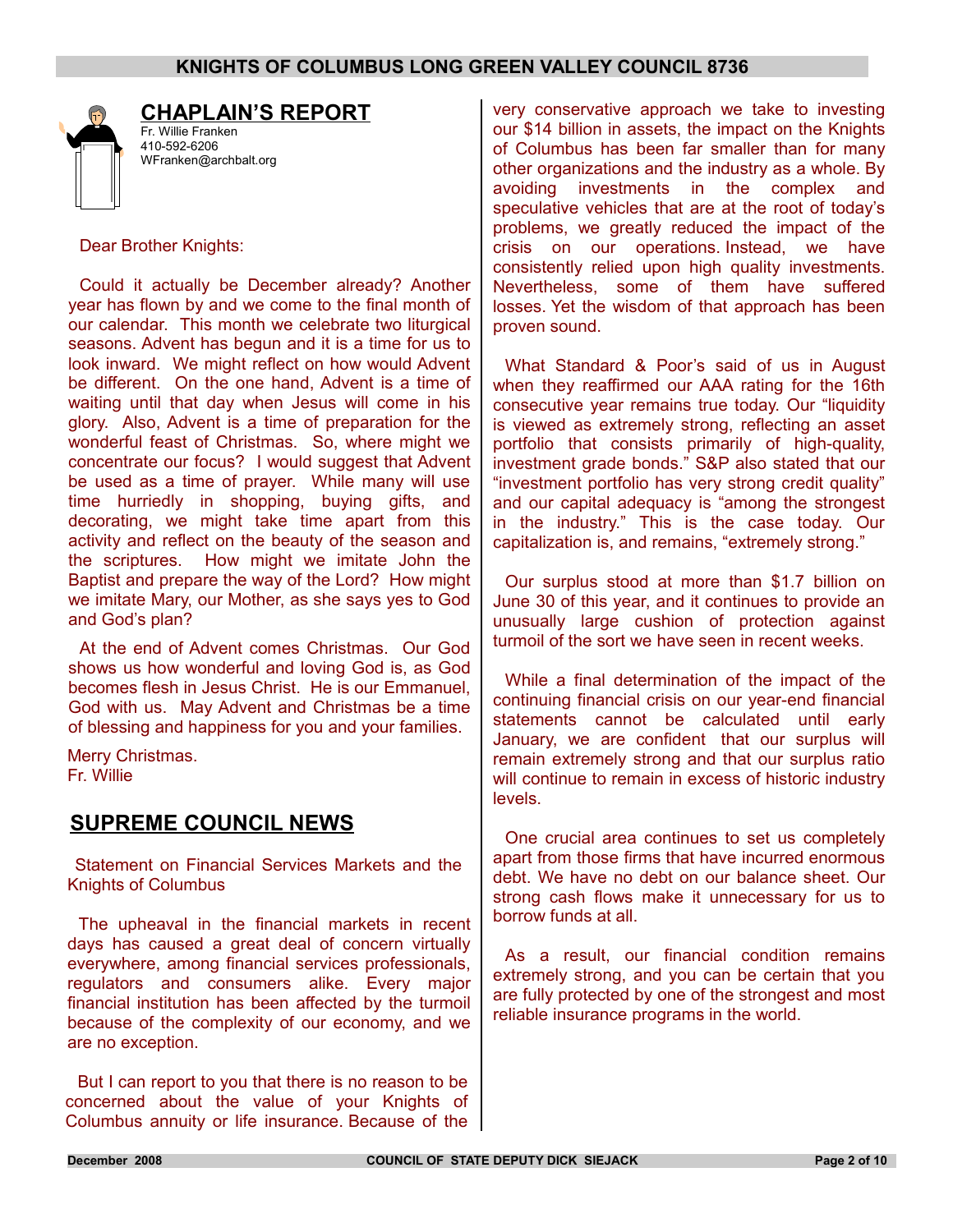# **STATE REPORT**

The Maryland State Council sponsors 4 scholarship programs every year. These are split between High School and College scholarships and are explained below Now is the time to begin the application process for the appropriate scholarships. Information for each scholarship and the application packets can be obtained online at [http://www.kofc](http://www.kofc-md.org/state/committees/scholarships.htm)[md.org/state/committees/scholarships.htm.](http://www.kofc-md.org/state/committees/scholarships.htm) Applications must be submitted prior to March 1, 2009 to be considered for next school year. Please review the application requirements carefully and good luck.

> High School Scholarship Programs The Frederick M. Gossman Memorial High School Scholarship

Designed to assist members of the Knights of Columbus holding membership in councils within the jurisdiction of Maryland in paying tuition for their sons and daughters at accredited Catholic High Schools, two grants of \$1,000.00 per year for up to four years, and one additional grant of \$1,000.00 per year for up to four years funded by the Maryland Knights of Columbus Insurance Advisors, will be awarded. Awards will be made on the basis of academic excellence, personal qualifications, and financial need. The children of deceased members are also eligible, provided the member was in good standing at the time of death.

The William J. O'Brien Jr., Memorial Catholic High School Scholarship

One grant of \$1,000.00 per year for up to four years will be awarded. Eligibility for a grant under this program is open to Catholic students who are residents of the State of Maryland, and to children and grandchildren of a member of a Knights of Columbus council within the jurisdiction of Maryland. Applicants must have been officially accepted at or must be students at accredited Catholic High Schools.

Applications will be judged on academic excellence, personal qualifications, and financial need.

College Scholarship Programs The Father Amos Gaudette Memorial College Scholarship

Two grants of \$1,500.00 each year for up to fours years are available to members of the Knights of Columbus in councils within the jurisdiction of Maryland who are entering their first year of college. In addition to members, these grants are also open to wives and children of members. Wives and children of deceased members are eligible, provided the member was in good standing at time of death. Applicants may apply to any accredited four-year college or university. Grants are made on the basis of academic excellence, personal qualifications, and financial need, with primary emphasis placed on **academic excellence**.

### The Monsignor William F. Sauer College Scholarship

Two grants of \$1,500.00 each year for up to four years will be awarded. Eligibility for a grant under this program is open to all Catholic students who are residents of the State of Maryland and are in their senior year of high school. Applicants may apply to any accredited four-year college or university. Grants are made on the basis of academic excellence, personal qualifications, and financial need, with emphasis on **financial need**.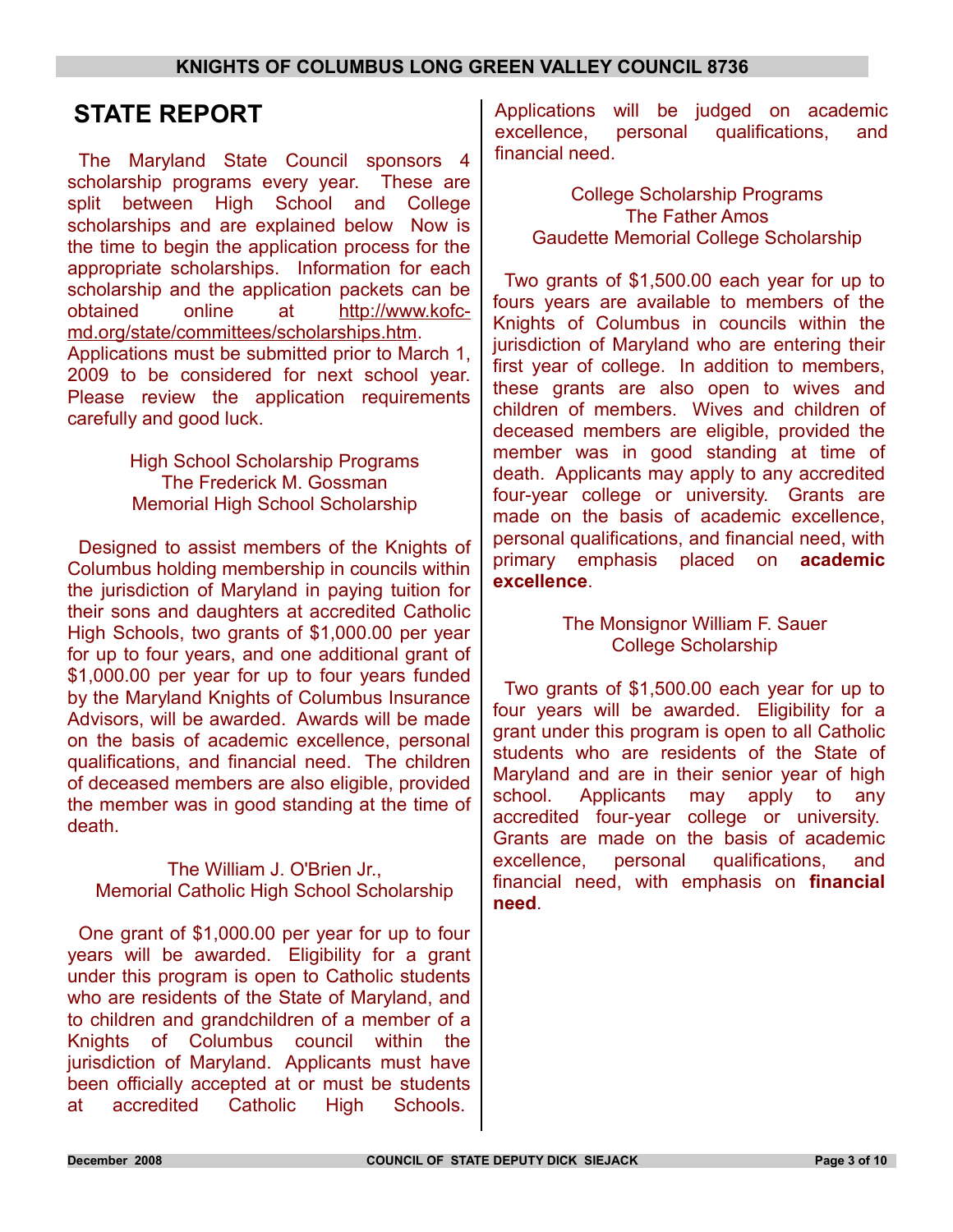## **DISTRICT DEPUTY REPORT**

Brian O'Connor District Deputy 1

District Deputy Message November 2008 REACHING FOR THE STARS REPORT AS OF 11/13/08

|                            | <b>New</b>     | Dropped        | <b>Net</b> | Net Insurance               |
|----------------------------|----------------|----------------|------------|-----------------------------|
| Council                    | <b>Members</b> | <b>Members</b> | Membership | Increase                    |
| No                         |                |                | Increase   |                             |
| 8736                       | 5              |                | 5          |                             |
| 9815                       |                |                |            |                             |
| 10100                      | 6              |                | 6          | າ                           |
| 11372                      | 3              | ົ              |            | -2                          |
| <b>District</b>            | 15             | n              | 13         |                             |
| Total                      |                |                |            |                             |
| <b>Star District Goals</b> |                | 21 New Members |            | <b>11 Insurance Members</b> |

**On Behalf of Anne, Charlotte, Norm & myself we wish you and your families a very Merry Christmas and a Blessed and prosperous New Year.** We ask that as you travel and/or celebrate this festive time of the year that you do so carefully, safely and with Our Lord and your Guardian Angels at your side.

As you can see by the numbers above at the  $\frac{1}{2}$ way point of the year the District has reached 62% of its membership goal but are well short of the district insurance goals (9%). Insurance is one of the more fantastic benefits of our order. They have many products available including annuities, so if you haven't availed yourself of these benefits please call your Insurance Advisor and find out what's available. It appears we had some very good success with the blitz campaigns and as I understand there are still a few councils that have some additional prospects. I want to thank all of those councils and knights who have contributed to the success so far and remind you that there is much more work to be done so keep up the good work. If you have a new member and cannot wait until the next 1<sup>st</sup> degree in the district call me and we will arrange to get them their degree at another council rather than losing that new member.

There is a 2<sup>nd</sup> degree at Fr. Maurice Wolfe Council on December 3<sup>rd</sup>. Candidates should be at Kilduff Hall by 7:30 PM. Please call Mike Novak,the Financial Secretary of 11372, and tell him how many candidates you will be bringing so they may properly prepare for them. It is statistically proven that each degree a member takes the greater are the chances of retaining that member; so bring as many members as are eligible. I have been told there is a large back

log of 1<sup>st</sup> degree members needing to take this degree.

Congratulations to Councils 9815 and 10100 for their participation in the District soccer shoot-out. Each council has representatives in the State finals on November 15<sup>th</sup>.

Jesus I trust in you!!!! Brian O'Connor, District Deputy

#### **BALTIMORE CHAPTER OF GRAND KNIGHTS**

Michael Sallese President, PGN, FDD, PFN Msallese11@verizon.net

The Baltimore Chapter of Grand Knights will hold our December meeting at Dundalk Council on Thursday December 11, 2008. Because this meeting will be our Christmas social and will begin at 8:00 PM we will not be discussing business. We will have light food and refreshments as well as beverages. The cost is \$10 per person and reservations made be made by calling Chapter Treasurer Vince Grauso at 410-531-3463. We look forward to seeing you there.

Thank you to all who have been supporting our Charity Appeal this year. Your generosity is greatly appreciated. Your donations are used to sponsor a Christmas breakfast and a summer picnic. Our Breakfast with Santa for the children of Villa Maria & Saint Vincent de Paul as well as the residents of Gallagher Center will be held on Saturday December 6. If you can help, we can certainly use your help. If you attend once, you'll be sure to help again.

The Baltimore Chapter Officers and members wish all a Blessed Christmas and a Happy New Year.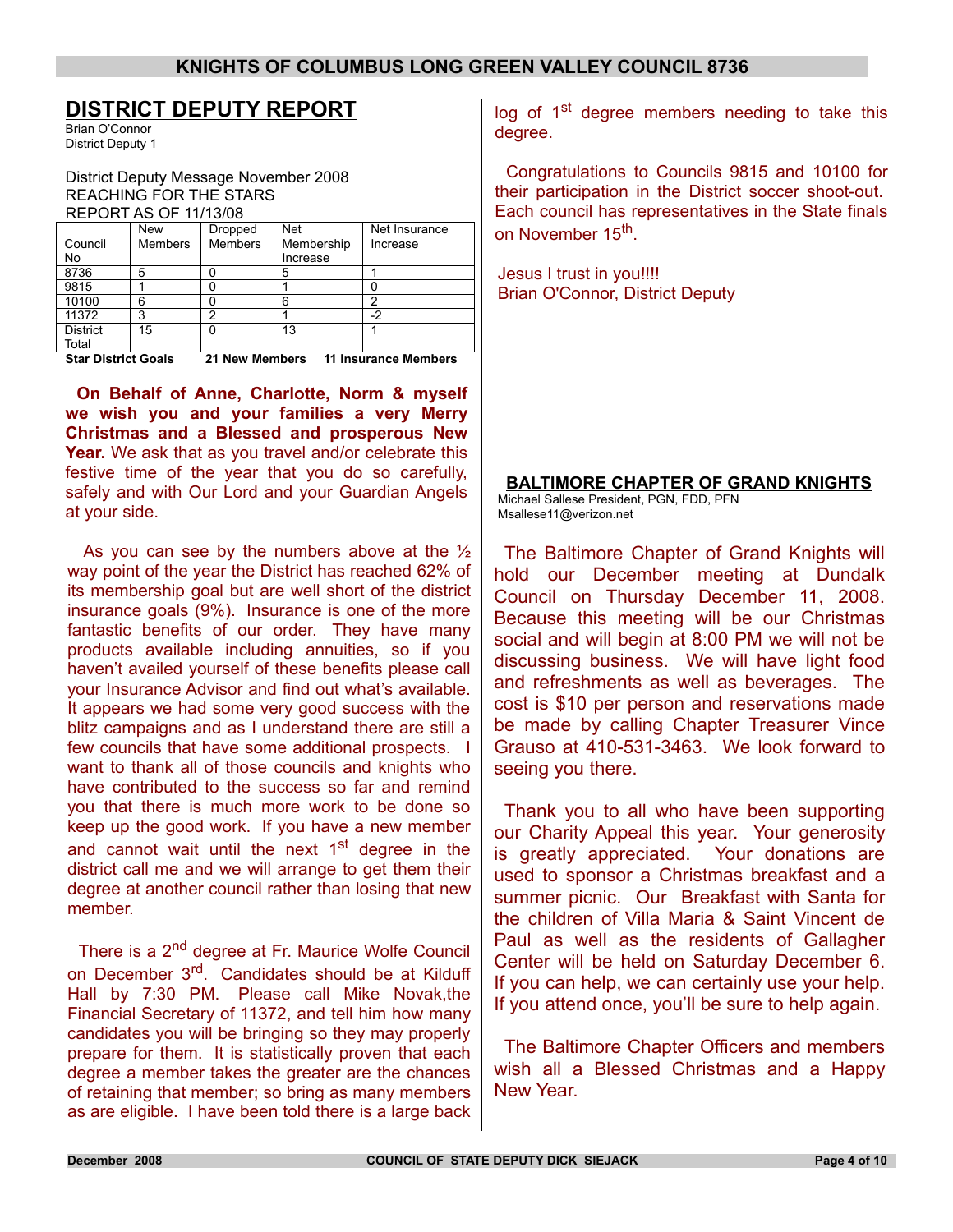

### **FOURTH DEGREE NEWS**

Archbishop John Carroll Assembly 2378 Faithful Navigator Michael Georgulas

My Brother Knights:

Fourth Degree Meetings are on the third Thursday of the month.



## **INSURANCE MATTERS**

Tom White, FICF, CSA 410.581.1740 800.562.1882 tomwhitekofc@verizon.net

#### FRATERNAL BENEFITS

"The Vocation of Fatherhood"

The Knights of Columbus was founded on the principles of Charity, Unity, Fraternity and Patriotism. One thing Fr. McGivney felt very strongly about was that Catholic men had a duty and an obligation to take care of their families and when they couldn't, due to illness or death, he wanted an organization in place that could help the widow and surviving children. It is no coincidence that our First Degree is based upon charity and we've heard many times that "charity starts at home."

Your Council Benefits Advisor is a man who is a representative of Fr. McGivney's vision. His sole purpose in the K of C structure is to fulfill that part of Fr. McGivney's concern about our families. Fr. McGivney believed that the family was the basic structure of both society and the moral underpinning for civilization as a whole. With so much on the line in Fr. McGivney's eyes, is it any wonder that he placed such emphasis on the care and concern of our families if something would happen to us as fathers?

Yes, fatherhood is a vocation … a very demanding but rewarding one. I invite you to experience the peace of mind that only comes

from proper planning both as a member of the Knights of Columbus and as a father!

Robert Marlowe 410 823-3800 robert.marlowe@kofc.org

#### **MEMBERSHIP**

Jim Schmidt, Sr, PGK 410-592-8891 snstrngjim@msn.com

I'm happy to welcome to our council Doug Byerly and Mark Ewing Jr. Mark is the son of member Mark Ewing Sr. His brother is Deputy G K at the U of M. Council. By the time you read this we may have another new member.

The council goal to reach Star Council is 9 new members. With these two new members, we are at Seven. I urge all of you to try and recruit a new member. Our council received the Star Council award for many years. We haven't done this in the last ten years. Let's start a new string of awards.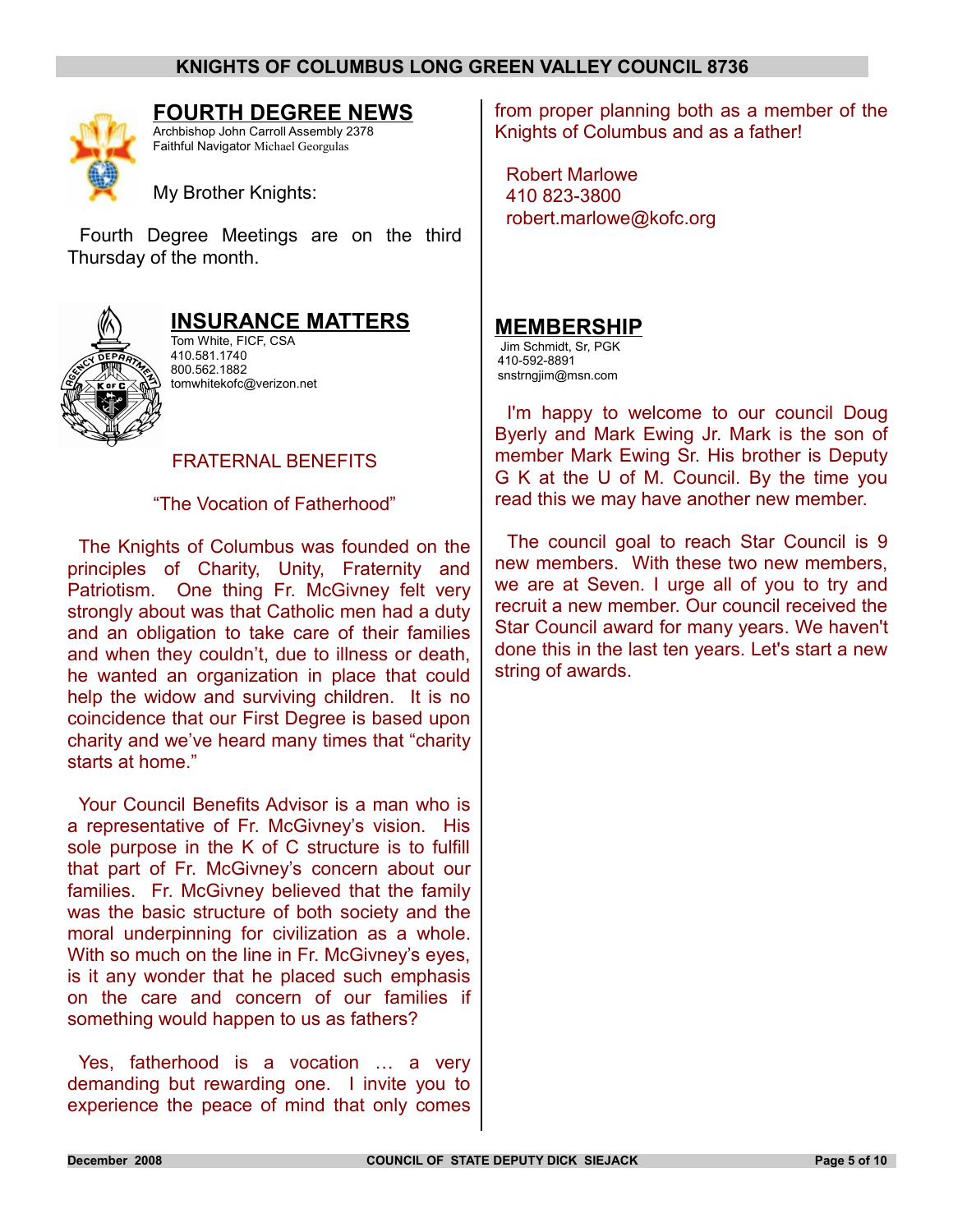

## **CHURCH ACTIVITIES**

Randy Keiser mostincorporated@yahoo.com 410-491-6407

I would like to wish everyone a wonderful Christmas and holiday season. The lighting of the manger will

take place on the evening of December 21, 2008. Volunteers will be needed to help with parking at the 4:00 mass on Christmas Eve.

Merry Christmas!

CALENDAR OF CHURCH ACTIVITIES

December 21,2008 - Lighting of The Manger December 24, 2008 - Christmas Eve Parking February 24, 2009 - Shrove Tuesday Pancake Supper March, 2009 / TBA - Catholic Bee Mar. 20, 2009 - 5th Sun. -7:30 Mass, Breakfast at The Sunshine Grill April 19, 2009 - Divine Mercy Mass May 7, 8, 9, 2009 - Spring Fling May 31, 2009 - 5th Sun. -7:30 Mass, Breakfast at The Sunshine Grill.

More activities may be added as they present themselves.

## **COMMUNITY ACTIVITIES**

Mike Naumann 410-592-4884 mike.n@pioneernetwork.com

On October 14th a small band of Brother Knights invaded Maple Grove Farms to pick apples to distribute to charities that feed homeless and needy families. Many thanks to Carroll McComas, John Mayni, Larry Polk, Mike Naumann, and Jim Schmidt Sr. for collecting and distributing the apples. A special thanks to Carroll McComas for organizing this activity, and supplying the truck (and gas). Fifteen bags were delivered to the Gift of Hope Convent, Our Daily Bread, and Beans and Bread Outreach Center.

# **COUNCIL ACTIVITIES**

John Stansfield 410 836 0862 ressq351@verizon.net

I would like to wish everyone a Merry Christmas and Happy New Year.

### **FAMILY ACTIVITIES**

Jim Cross 410-893-1266

Mike and Jane Sallese are the October Family of the Month. Mike is a Past Grand Knight of Long Green Valley Council, Past Faithful Navigator, Former District Warden, Former District Deputy and served as State Program Director 2006-2008 for Past State Deputy Edgar Haynes. He is currently the President of the Baltimore Chapter of Grand Knights. Mike and Jane have two children Carl and Amy. Amy and her husband John Stansfield have two children Ashley and Cambria. Carl and John are also members of Long Green Valley Council.

The Santa Claus Breakfast will be held at St John's Church Hall on Saturday, December 6, 2008 from 8AM until 11AM. Besides being sure that Santa will be in attendance we will be offering Calls from Santa through the Santa Knightline. I have lined up some volunteers but would appreciate additional elves in case there is a large demand for calls this year. We will also have a table with Knights Ladies White House Ornaments and Knights of Columbus Christmas Cards available.

We are proud to proclaim Paul and Mary Weber as the Family of the Month for September.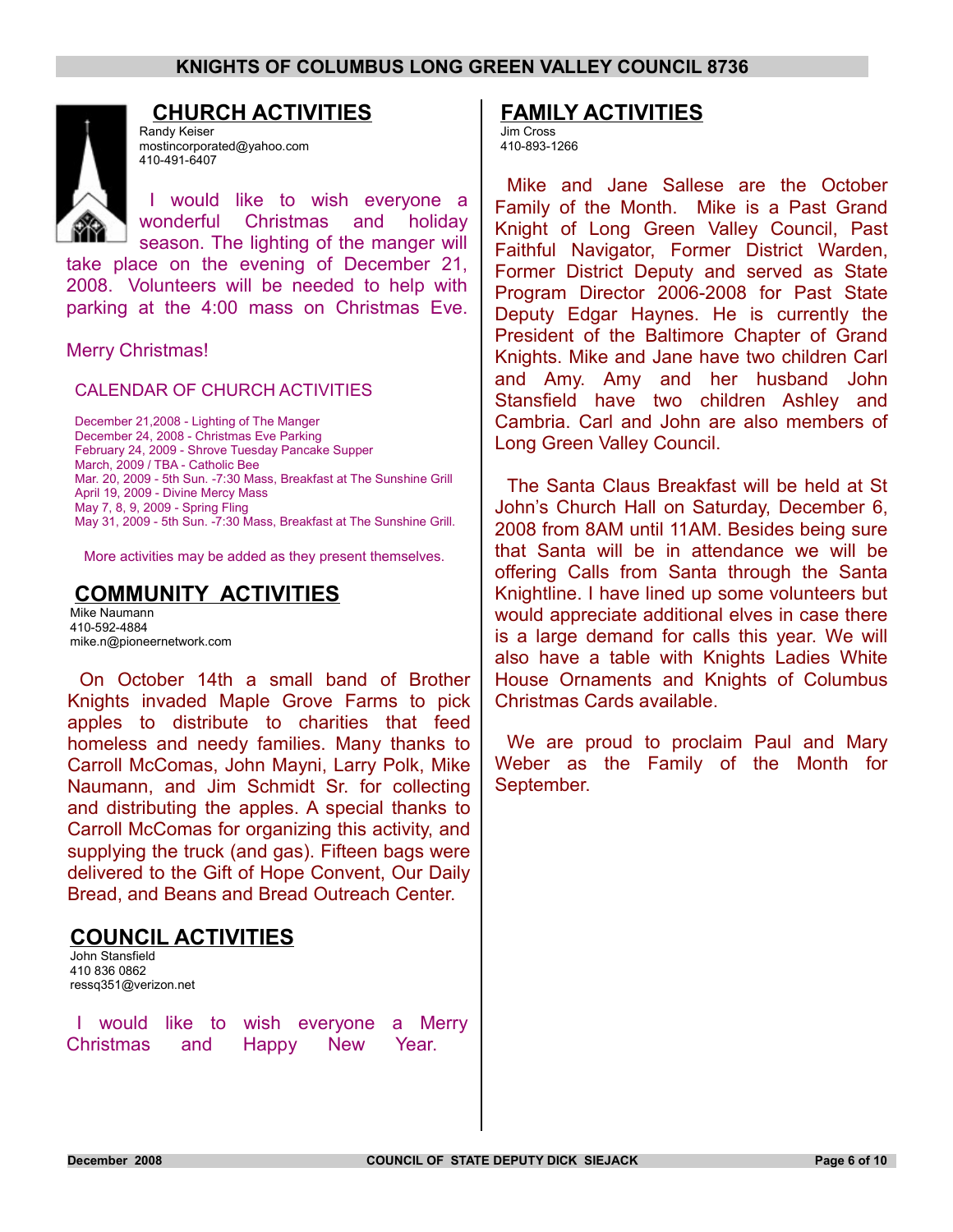### **YOUTH ACTIVITIES**

Chris Phillips

#### **Keep Christ In Christmas Poster**

The Knights are preparing to sponsor a poster contest for the children of St. John's. The poster information has already been presented to the school to allow the children enough time to complete their art work. We expect to have all posters back by December 4th, and I would appreciate some volunteers for judging. I plan to do this after our meeting on December 9th.

Last year's participation had about 50 posters entered. Awards were given for grades 1-3, 4-6, and 7-8. Each grade level received cash prizes for  $1^{st}$ ,  $2^{nd}$ , and  $3^{rd}$  place. We awarded the prizes in the church during the school's Christmas performance, and had some very excited children. All were very grateful to the Knights for conducting the contest – especially the ones who received checks.

## **PRO-LIFE ACTIVITIES**

Jim Cross 410-893-1266

Thank you to all those that made the Maryland Catholic Conference 'Emails for Life" event a success.169 email addresses were collected at St John's on the weekend of November 8-9. Please be alert for any communications that arrive from the Maryland Catholic Conference during the Maryland Legislative Session. Your prompt consideration and response will be crucial. Your prayers are even more important.

The March for Life in Washington DC on January 22, 2009 will have a bus departing from Cardinal Gibbons for Knights that want to arrive on time to get into the Youth Mass. Your participation on that day in person or in prayer will be desperately needed.

# **LECTURER'S REPORT**

Joe Wenderoth 410-592-9718 Home 410-682-1366 Work Lecturer@kofc8736.org

November's social meeting did not include a Lecturer program due to the Memorial Mass. However, there will be a handout concerning Veteran's Day observance at an upcoming meeting.

The winner of the second installment of the puzzle contest will be randomly selected from the pile of the correct entries received. Answers will be available at the next meeting for those still befuddled.

Of course there will not be a social meeting on December 26<sup>th</sup>. Never fear though because the December puzzle follows and you can email or snail mail answers to the Lecturer. The Knight's Ladies are also invited to compete this month and I will report whether I get more correct answers from the Knights or the Ladies!

**December Puzzle: To the rear.** What verb has its past tense formed not by adding "-d" or"-ed", but by moving its first letter to the end.

Hint, the verb describes something you do every day…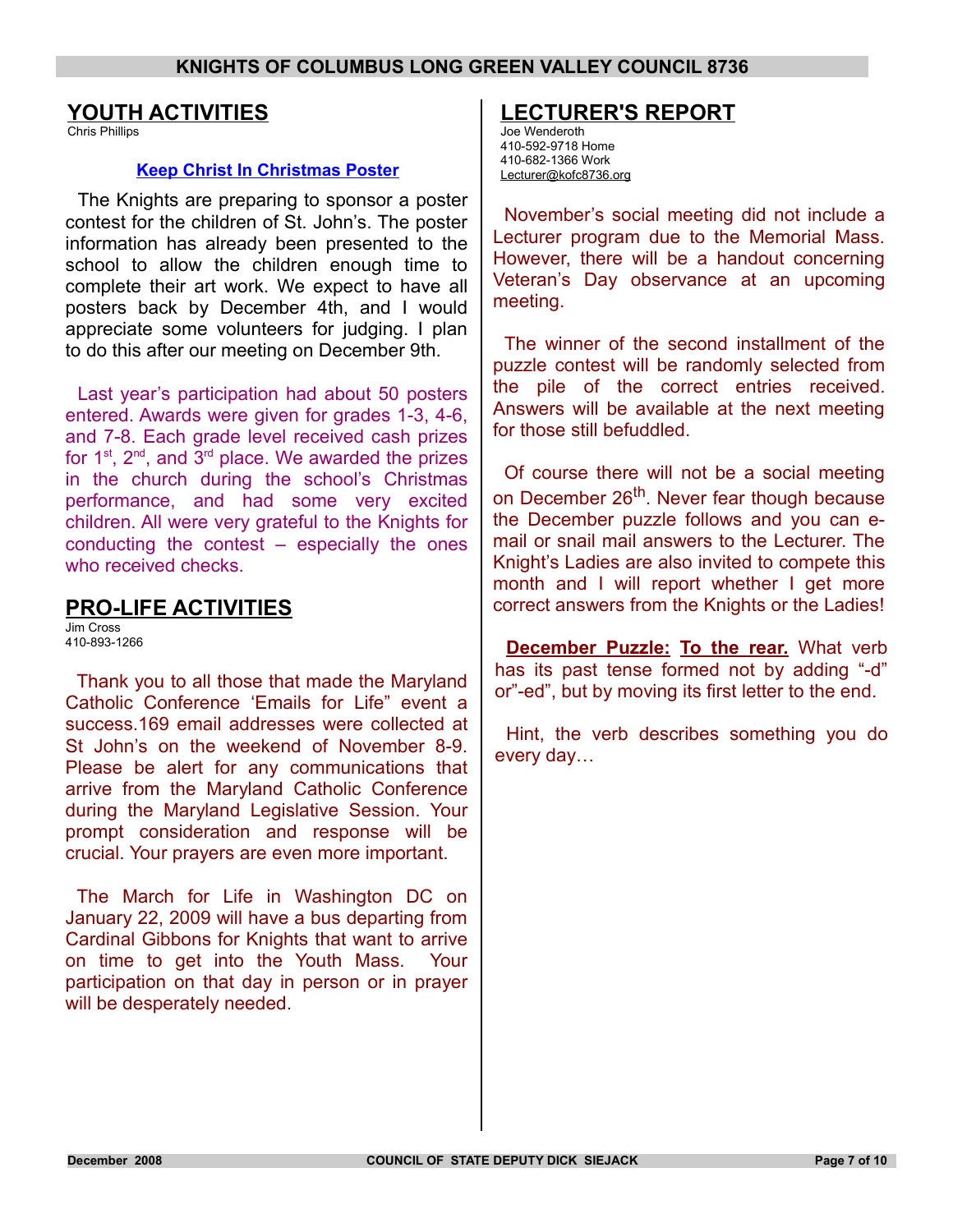### **CHANCELLOR'S REPORT**

Bob McGraw Work 410-887-1828 Cell 443-299-7732 E-mail rsmcgraw@verizon.net

**Feel free to contact me if you know of any brother or family member that is need of prayers.**

Please continue to pray for the following:

#### **Brothers:**

Fr. Jack Collopy Dick Spinner Vince Wheeler John Robinson Norm Bronzert William Seibert Tim Calvert Pop Stritzinger Mike Talipan Jack Lindung Ed Gibbons Bob Dee

#### **Relations:**

Kim Schlee, Daughter of Brother John Schlee Norma Ventura, Wife of Brother John Ventura Leonard Scheno, Brother of Jim Scheno Ann Hughes, Mother-in-Law of Brother Joe **Wenderoth** Faith Rowland, Granddaughter of Brother Bill Loeffer Mary Renshaw, Wife of Brother Bob Renshaw Michelle Kanotz Birdsall, Daughter of Brother Bill Kanotz Marilyn Carr, Wife of Brother Ronald Carr, Sr. Vincent Crogan, Brother-in-law of Brother George Landefeld Phyllis Rowan, Mother of Brother Thomas Rowan

Stan Gibson, Brother of Brother Sam Gibson

#### **December Birthdays**

|    | 4  |
|----|----|
|    | 4  |
|    | 6  |
|    | 10 |
|    | 12 |
|    | 12 |
|    | 14 |
|    | 14 |
|    | 16 |
|    | 16 |
|    | 16 |
|    | 17 |
|    | 17 |
|    | 21 |
|    | 23 |
|    | 24 |
|    | 26 |
| 30 |    |
| 30 |    |
|    |    |

Only one life, 'twill soon be past / Only what's done for Christ will last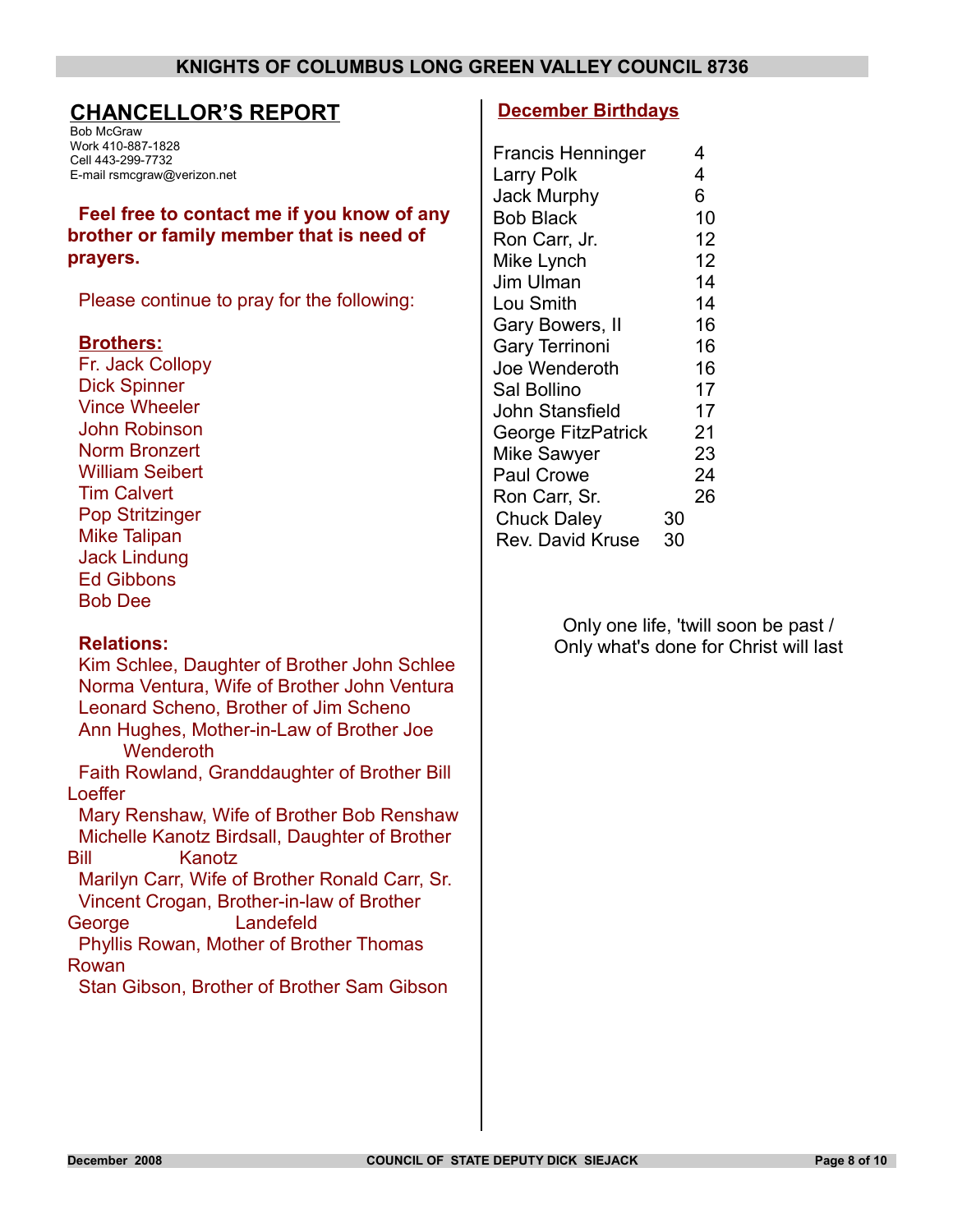| <b>DATES TO</b><br><b>REMEMBER</b> |              |                                              |                                   |                                 |  |  |  |
|------------------------------------|--------------|----------------------------------------------|-----------------------------------|---------------------------------|--|--|--|
| <b>DATE</b>                        | <b>DAY</b>   | <b>TIME</b>                                  | <b>ACTIVITY</b>                   | <b>LOCATION</b>                 |  |  |  |
| 02                                 | Tues.        | 7:00 PM                                      | <b>DECEMBER</b><br>Knights ladies | <b>Council Home</b>             |  |  |  |
| 04                                 | <b>Thurs</b> | 7:00 PM                                      | <b>Officers Meeting</b>           | <b>Council Home</b>             |  |  |  |
| 06                                 | Sat.         | 8 AM-12 PM                                   | <b>Breakfast with Santa</b>       | St. Johns Hall                  |  |  |  |
| 09                                 | Tues.        | 8:00 PM                                      | <b>Business Meeting</b>           | <b>Council Home</b>             |  |  |  |
| 11                                 | Thurs.       | 8:00 PM.                                     | <b>BCGK Meeting</b>               | Dundalk Council                 |  |  |  |
| 18                                 | Thurs.       | 8:00 PM                                      | <b>ABJC Meeting</b>               |                                 |  |  |  |
| 22                                 | Mon.         |                                              | March for Life, Washington        | <b>Cardinal Gibbons for Bus</b> |  |  |  |
| 23                                 | Tues.        | THE SOCIAL MEETING FOR DECEMBER IS CANCELLED |                                   |                                 |  |  |  |
| 24                                 | Wed.         | 5:00 PM                                      | Park cars<br>St. Johns Church     |                                 |  |  |  |
| 25                                 | Thurs.       |                                              | Christ's Birthday                 |                                 |  |  |  |
| <b>JANUARY</b>                     |              |                                              |                                   |                                 |  |  |  |
| 8                                  | Thurs.       | 8:00 PM                                      | <b>BCGK</b> meeting               |                                 |  |  |  |
| 13                                 | Tues.        | 8:00 PM                                      | <b>Business Meeting</b>           | <b>Council Home</b>             |  |  |  |
| 15                                 | Thurs.       | 8:00 PM                                      | <b>ABJC Meeting</b>               |                                 |  |  |  |
| 22                                 | Thurs.       |                                              | March For Life                    | <b>Cardinal Gibbons for bus</b> |  |  |  |
| 27                                 | Tues.        | 8:00 PM                                      | <b>Council Social meeting</b>     | <b>Council Home</b>             |  |  |  |